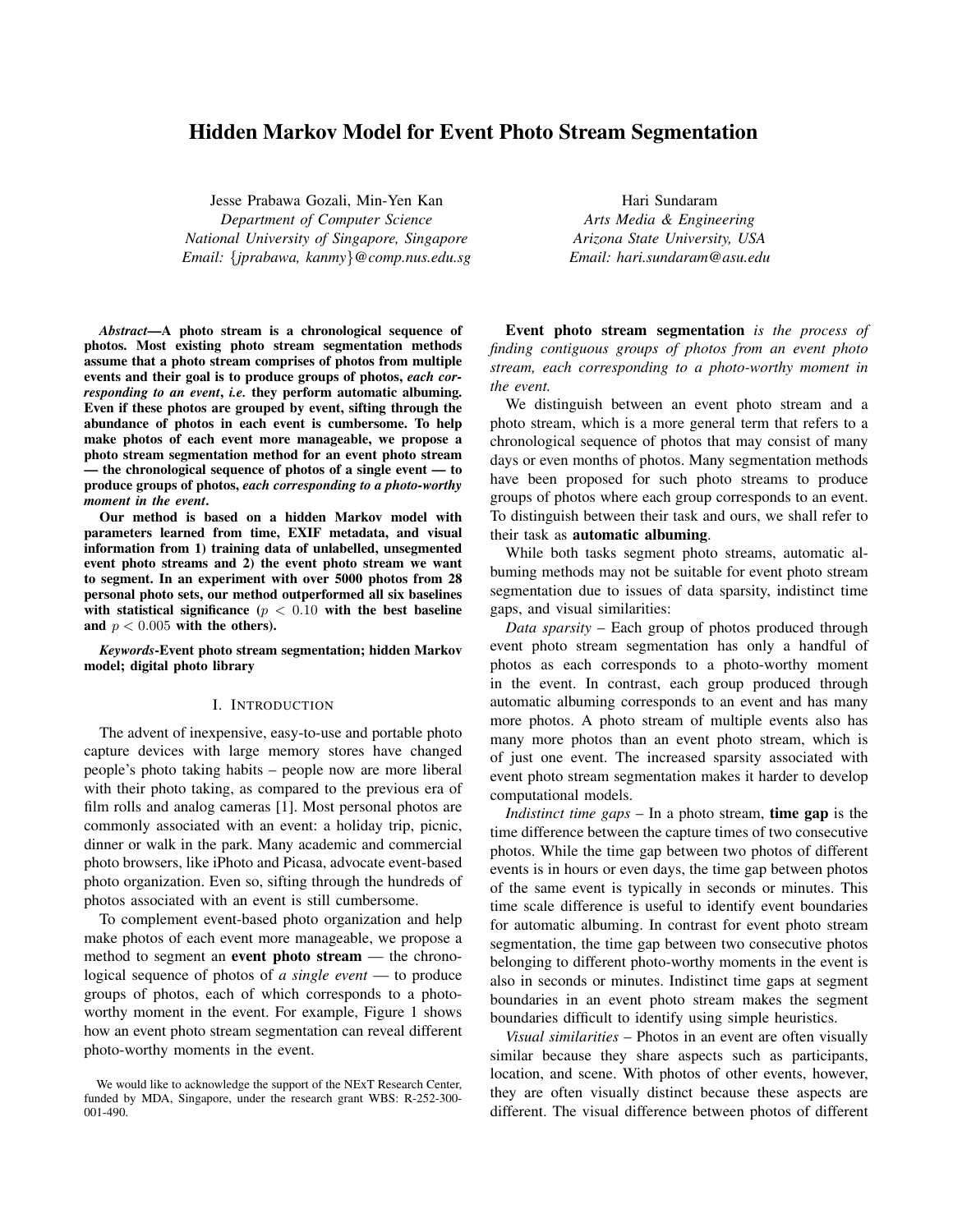

Figure 1. A part of an event photo stream shown with segmentation and semantic labels.

events is useful for automatic albuming, but the visual similarities among photos of an event make event photo stream segmentation more difficult.

To address these challenges, we propose a hidden Markov model (HMM) -based approach that uses a combination of time,  $EXIF<sup>1</sup>$  metadata, and visual information to determine the segment boundaries in an event photo stream. Parameters of the HMM are learned from 1) a set of unlabelled, unsegmented event photo streams and 2) the event photo stream we want to segment. Our model supposes that an event photo stream is the result of a stochastic process that generates feature vectors from a set of foreground and background models. The foreground models generate feature vectors corresponding to segment boundaries while the background models generate feature vectors that do not. This generative model follows from our observation that photos taken in events are often the result of several photo taking sessions — each session corresponds to a photoworthy moment. At such a moment, we take several photos. Then, our camera idles until the next moment arises and invites us for another photo taking session. In each session, photos would likely be similar in terms of visual appearance, photo metadata and timing. The photographer, for example, could choose to adjust the focal length and aperture settings to suit the scene of the moment. These camera parameter values would be similar for photos within the same session. If we look at photo timestamps, each session would appear to be a burst of photo activity [2].

### II. RELATED WORK

To our knowledge, the closest work to ours is by Graham *et al.* [2]. They posit that people tend to take photos in bursts and these bursts can be identified by looking at time gaps that are statistical outliers and not part of any burst. Their event photo stream segmentation method finds segments corresponding to bursts of photo taking activity.

Other photo stream segmentation methods were devised for automatic albuming. Most of these methods rely on time information. The simplest method to find segment boundaries is to check for time gaps that are greater than a fixed threshold (*e.g.* average time gap). Loui *et al.* [3] used a time scaling function and K-means clustering with  $K=2$ to determine this fixed threshold. Platt *et al.* [4] proposed a method where the threshold becomes adaptive, computed over a sliding window. Some methods are similarly adaptive, although based on keen observations instead of thresholding;

Photo taking sessions:

Figure 2. An event photo stream with 26 photos, captured over 5 photo taking sessions.

Zhao *et al.* [5] observed that the probability of an event ending increases as more photos are taken and as the time span increases; Gargi [6] observed that a long interval with no photo taking usually marks the end of an event and that a sharp upward change in the frequency of capture usually marks the start of a new event. Pigeau and Gelgon [7] proposed a model-based incremental unsupervised classification where distinct classifications are built from both temporal and location information.

Few methods have utilized EXIF metadata. Gong and Jain [8] proposed a segmentation method based on changes in scene brightness. Mei *et al.* [9] proposed a clustering approach using EXIF metadata like aperture diameter, exposure time, and focal length. Their method also used time, location and visual features such as color histogram, and Tamura descriptor (texture). There are only few others that have utilized visual information. Platt *et al.* [4] proposed a best-first model merging method based on color histograms. Cooper *et al.* [10] proposed an approach based on scalespace analysis of both color and time information.

Most automatic albuming methods utilize time gap information. Because the time gaps at event boundaries are typically much larger than the time gaps between photos in an event, these methods work effectively to segment a photo stream by event. For event photo stream segmentation however, the segment boundaries may not be distinguishable from time information alone and other information based on EXIF metadata and visual information should be utilized. This is the path we took for our approach.

### III. EVENT PHOTO STREAM SEGMENTATION

When we view photos from an event (*e.g.* in Figure 1), we often make inferences about how each photo relates to its surrounding photos and how different groups of photos in the stream fit together to capture different moments in the event. Without semantic knowledge of the event, we make such inferences based on the visual appearance and timestamp of the photos. Our algorithm embodies this inference process.

Given an event photo stream, we want to find groups of photos in the stream such that each group corresponds to a photo taking session. The groups should also form a partition

<sup>&</sup>lt;sup>1</sup>JEITA Exchangeable image file format for digital still cameras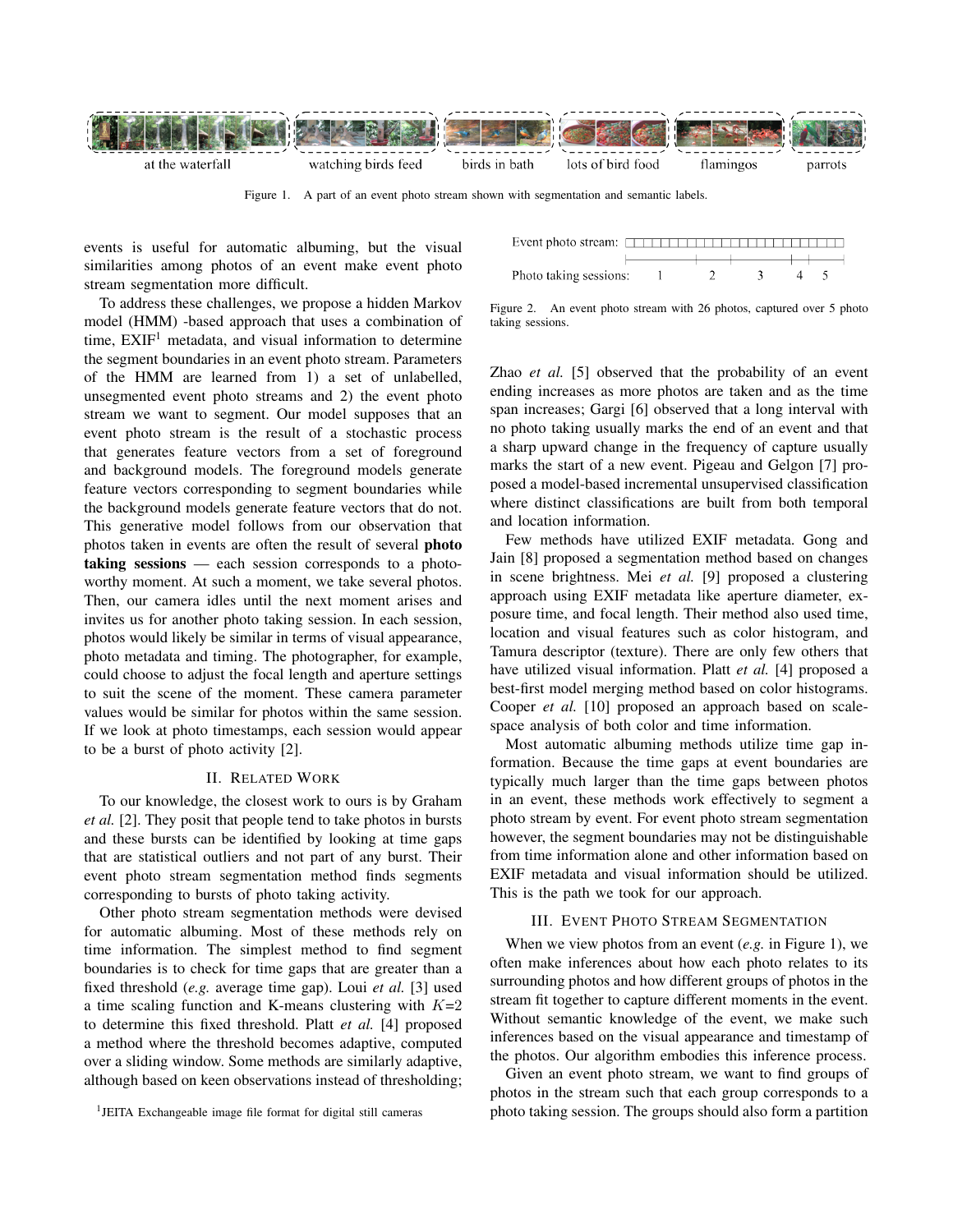| Event photo stream: $\Box$                                                                                                                                                                                                                                                                                                                                                     |                                 |  |  |  |  |
|--------------------------------------------------------------------------------------------------------------------------------------------------------------------------------------------------------------------------------------------------------------------------------------------------------------------------------------------------------------------------------|---------------------------------|--|--|--|--|
|                                                                                                                                                                                                                                                                                                                                                                                | $\downarrow$ Feature extraction |  |  |  |  |
| $\begin{bmatrix} ad_1 \\ ll_1 \\ ch_1 \end{bmatrix} \begin{bmatrix} td_2 \\ ll_2 \\ ch_2 \end{bmatrix} \begin{bmatrix} td_2 \\ lt_2 \end{bmatrix}  \begin{bmatrix} ad_i \\ ll_i \\ ch_i \end{bmatrix} \begin{bmatrix} td_N \\ \vdots \\ ch_N \end{bmatrix}  \begin{bmatrix} ad_{N-1} \\ ll_{N-1} \\ ch_{N-1} \end{bmatrix} \begin{bmatrix} td_N \\ ll_N \\ ch_N \end{bmatrix}$ |                                 |  |  |  |  |

Figure 3. Extracted photo and photo gap features from the event photo stream form a sequence of alternating feature types. Symbols  $ad_i$ ,  $ll_i$ , and  $ch<sub>i</sub>$  denote aperture diameter, LogLight, and color histogram feature values of photo *i*;  $tg_i$  denotes the time gap between photos *i* and  $i + 1$ .

over all the event photos (see Figure 2). By photo taking session, we mean a period of time devoted to photo taking, producing photos with similarities in visual appearance, EXIF metadata, and timing. We assume that photo taking sessions are correlated with photo-worthy moments in the event.

## *A. Features*

Similar to the manual inference process we described above, our algorithm also relies on visual and time information from the photos. Additionally, it also uses information from camera parameters, *i.e.* how the photos were captured using the camera, as encoded in the photos' EXIF metadata. We extract features from the event photo stream and distinguish between two feature types: 1) photo feature, *i.e.* feature about the photo, and 2) photo gap feature, *i.e.* feature about the gap between consecutive photos.

We experimented with various photo features, *e.g.* focal length, gradient direction autocorrelogram and features based on SIFT. We also experimented with various photo gap features by taking the difference between consecutive photo feature values. The best feature combination we found for our approach consists of simple features that work best under our task constraint of data sparsity: 1) *Aperture Diameter* – a photo feature measuring the size of the opening through which light enters the camera, 2) *LogLight* [11] – a photo feature measuring the ambient light in an image, 3) *Color Histogram* – a photo feature measuring the color distribution in an image, and 4) *Time gap* – a photo gap feature measuring the time difference between capture times of consecutive photos.

Most photo stream segmentation methods rely on just time gaps. Some incorporate visual features and very few use features derived from EXIF metadata. In our work, we use all these features in a generative model. Additionally, our observation that these features belong to two types — photo feature and photo gap feature — is novel and forms the basis of how we formally define the problem and our model structure.

### *B. Problem Definition*

With the features we extract from the event photo stream, we end up with a sequence of vectors with alternating types



Figure 4. Our model views an event photo stream as the result of a stochastic process consisting of a set of foreground and background models. In the above, the first photo taking session consists of two photos. The time gap,  $t_{q2}$ , corresponding to the segment boundary between photo 2 and photo 3, is generated by the foreground model,  $F_1$ , of the stochastic process. The remaining models shown are the background models,  $B_i$ .

(see Figure 3). From an event photo stream of  $N$  photos, we get a sequence of  $2N - 1$  vectors, of which  $N - 1$  are photo gap features whose locations correspond to *potential segment boundaries* in the photo stream segmentation.

We define an event photo stream segmentation  $X$  as a sequence of Boolean variables  $\langle X_1, X_2, ..., X_{N-1} \rangle$  corresponding to these potential segment boundaries, such that  $X_k = 1$  if there is a segment boundary between photos k and  $k + 1$ , and 0 otherwise. Given a sequence of feature vectors S, our task is to find which gaps between consecutive photos correspond to segment boundaries and which do not:

$$
f(X_k|S) = \begin{cases} 1 & \text{if the gap between photos } k \text{ and } \\ b + 1 \text{ is a segment boundary,} \\ 0 & \text{otherwise.} \end{cases}
$$
 (1)

# *C. Hidden Markov Model with Alternating Observation Types*

To find which gaps between consecutive photos correspond to segment boundaries, our approach takes the view that an event photo stream is the result of a stochastic process that generates feature vectors. A key aspect of our modeling is that we view the generation process as consisting of a set of foreground and background models. The foreground models generate the feature vectors that we want to find, *i.e.* the photo gap feature vectors corresponding to segment boundaries. The remaining models are background models that generate the surrounding feature vectors, *i.e.* photo feature vectors or photo gap feature vectors that do not correspond to segment boundaries.

To generate the event photo stream, the process emits alternating photo feature and photo gap feature vectors from the background models. At some point, the process switches to a foreground model at a segment boundary before switching back to a background model. This process continues until the end of the event photo stream (see Figure 4).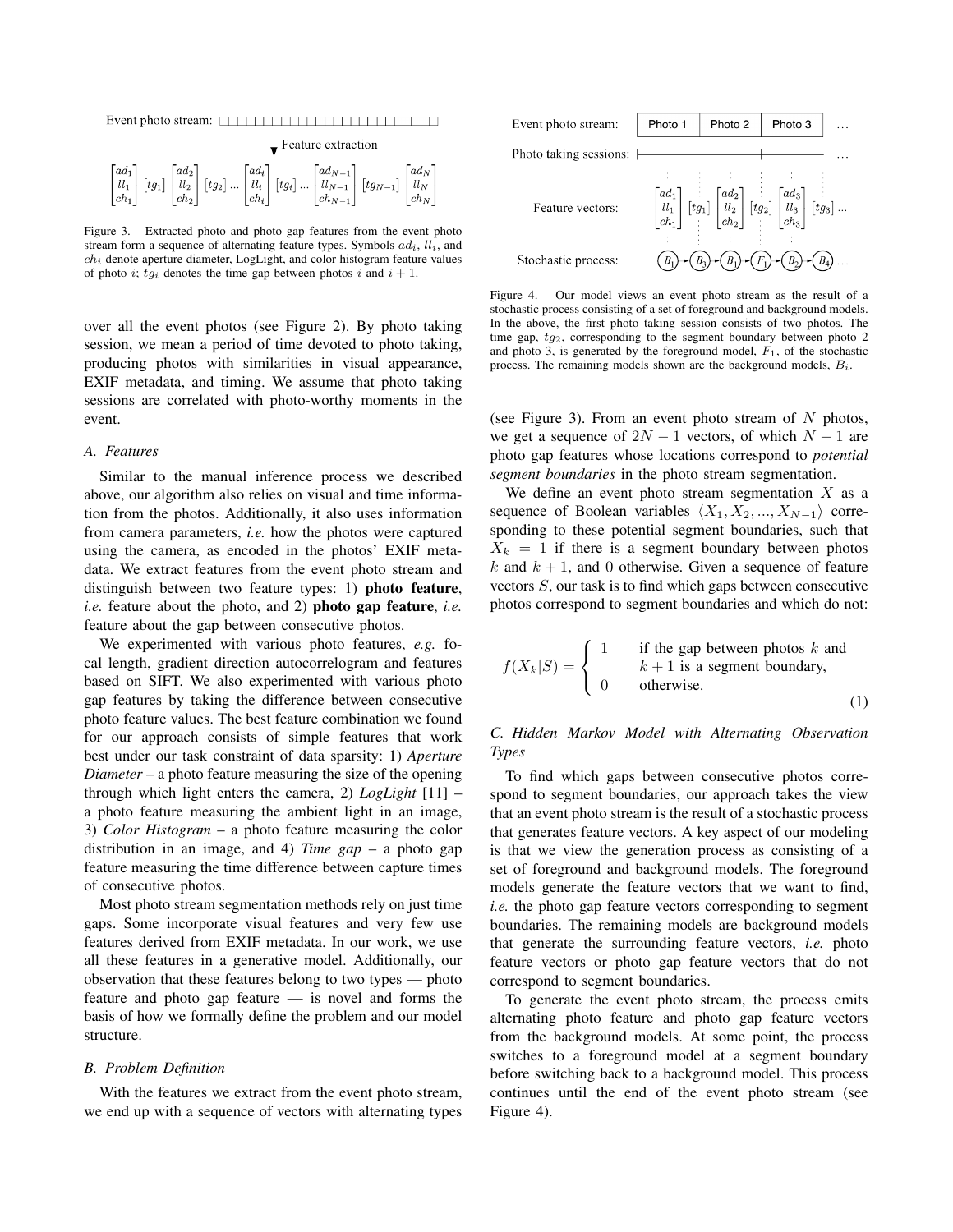In this process, feature vectors in each photo taking session is generated by a pair of background models: one background model for photo features and another for photo gap features. For example in Figure 4, feature vectors in the photo taking session consisting of photos 1–2 are generated by the pair  $B_1$  and  $B_3$ . This pair could generate feature vectors for other photo taking sessions in the stream. Suppose feature vectors in the photo taking session consisting of photos 6–10 are also generated by  $B_1$  and  $B_3$ . The feature vectors in the two photo taking sessions, *i.e.* photos 1–2 and photos 6–10, would then follow the generated feature distributions of  $B_1$  and  $B_3$ . For example, the feature distributions can be indicative of photos that are taken a few seconds apart, under good lighting conditions, at a medium distance from the subjects, with a similar background view, etc. Similarly, other photo taking sessions are generated by other pairs of background models with their own feature distributions.

The stochastic process of the foreground and background models can be described by a hidden Markov model (HMM). An HMM is a finite state automaton with stochastic state transitions and observation emissions [12]. An HMM assumes the process to be Markovian and as such, computations with HMMs are very efficient. Even though a simple probabilistic model, the HMM is a well-developed tool for modeling observation sequences and have been successfully applied to tasks in domains such as speech recognition [12], text segmentation and topic detection [13], and information extraction [14].

An HMM generates a sequence of observations, *e.g.* vectors of feature values, by starting at one of its states according to its prior probability. In this state, an observation is generated according to the emission probabilities of the state. The HMM then transitions to one of its states according to its state transition probabilities, which depends only on the current state. After the transition, another observation is generated according to the emission probabilities of the new state. The process continues until all observations have been generated.

With our concept of foreground and background models, the simplest HMM structure consists of three states: two states for the pair of background models and one state for the foreground model. This 3-state HMM is shown in Figure 5a. For two or more pairs of background models, we can use the 3-state HMM as a basic building block to form larger HMMs. Figure 5b shows an HMM with two pairs of background models:  $(B_1, B_3)$  and  $(B_2, B_4)$ .

Since the event photo stream consists of alternating feature types, our HMM has two types of states to generate each of the feature types. In Figures 5a and b, only states  $B_1$ and  $B_2$  generate photo features. The remaining four states generate photo gap features. Of these four states,  $F_1$  and  $F_2$ are the foreground models that generate photo gap features corresponding to segment boundaries. All states model their



Figure 5. Grey HMM states generate photo features, while white HMM states generate photo gap features. States  $F_1$  and  $F_2$  represent foreground models that generate feature vectors corresponding to segment boundaries. States  $B_i$  represent background models that generate the surrounding feature vectors. The HMM in (a) has one pair of background models while the HMM in (b) has two pairs.

emissions with a single Gaussian distribution per dimension to simplify parameter estimation. With the state transitions in this structure, the HMM will alternatingly transition from a photo feature state to a photo gap feature state, thus generating alternating photo and photo gap feature vectors.

In our early experiments, we evaluated many HMM structures, from standard left-right and ergodic HMMs to a more sophisticated structure involving two HMMs, one for each feature type. We also explored HMMs that use a single observation type by concatenating adjacent photo feature and photo gap feature vectors into a single vector. Of them all, we found the HMM in Figure 5b with two pairs of background models to work best for our approach.

Note that more than two pairs of background models is possible with our approach. Ideally, the pairs of background models need to be trained with many labelled photo taking sessions from segmented event photo streams. This is similar to how phone models in automatic speech recognition is trained from thousands of labelled audio recordings [15]. Unfortunately, our task is not as mature as automatic speech recognition and so, there is no such segmented or labelled training data. As such, instead of training each 3-state *separately* — *i.e.* training  $\langle B_1, B_3, F1 \rangle$  separately from  $\langle B_2, B_4, F_2 \rangle$  — we train the *entire HMM* with unlabelled, unsegmented event photo streams and rely on smoothing with deleted interpolation [16] to alleviate issues with data sparsity and parameter initialization. We describe this training process as follows.

# *D. HMM Training and Application for Task*

To facilitate further discussion, let us refer to the given event photo stream we want to segment as the TARGET photo stream. This photo stream is unlabelled and unsegmented. Let us then refer to the training data of unlabelled, unsegmented event photo streams as the DATASET photo streams.

First (see Figure 6), an HMM is trained using the DATASET photo streams. We call this the DATASET HMM. Parameters from this HMM is then used to initialize the parameters of a second HMM, the TARGET HMM, which is trained with the TARGET photo stream. In its training, the TARGET HMM parameters converge when they maximize the TARGET HMM's probability of generating the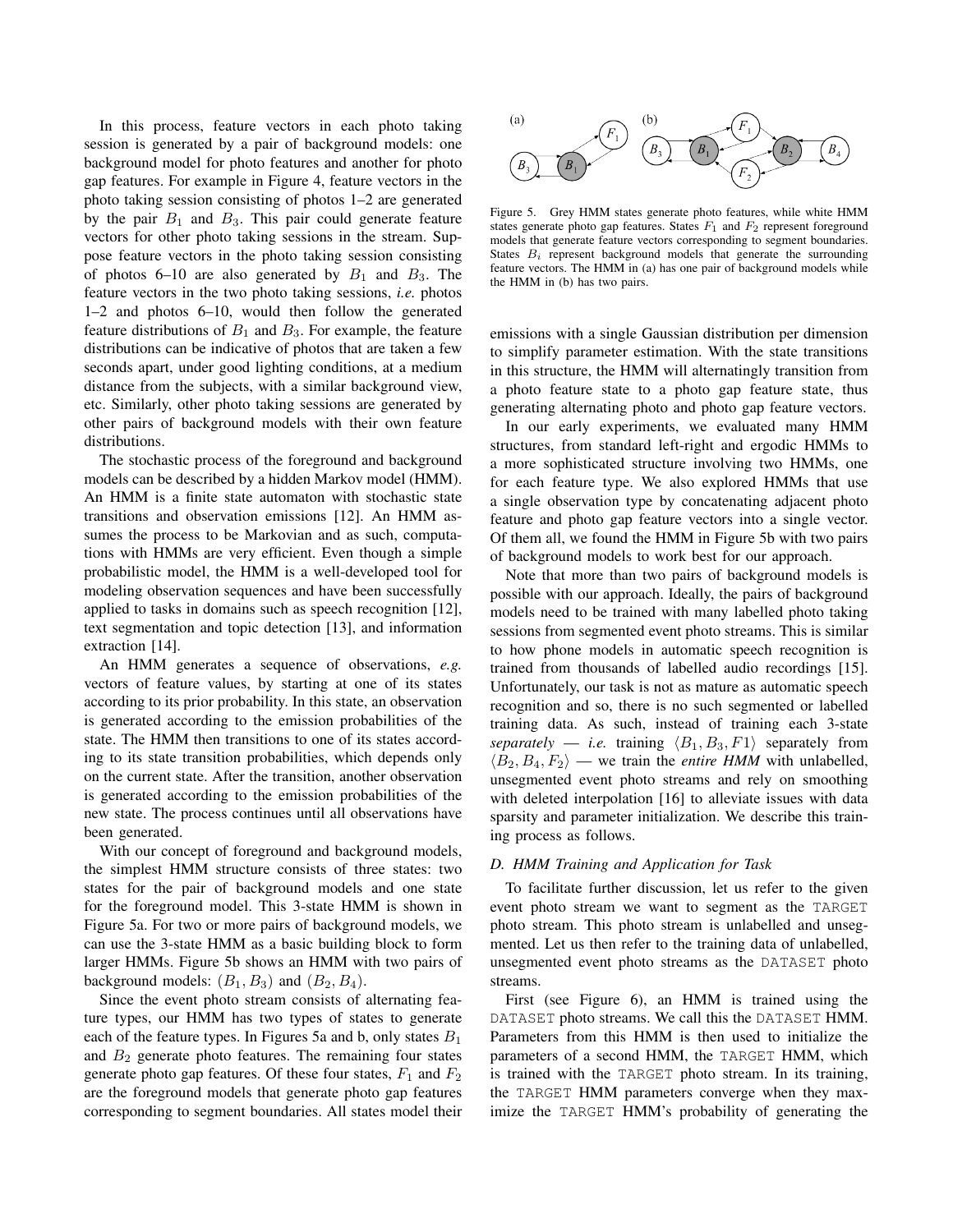

Figure 6. We use a separate set of event photo streams (DATASET) to alleviate data sparsity in the event photo stream we want to segment (TARGET). All photo streams are unlabelled and unsegmented. The four inputs are needed to perform the Viterbi algorithm with deleted interpolation [15], [16].

TARGET photo stream feature vectors. To determine the TARGET HMM's state sequence in generating the given feature vectors with maximum probability, we use the Viterbi algorithm [12] with deleted interpolation, a smoothing technique that finds the smoothing parameters between two distributions depending on how well-trained each distribution is. We use deleted interpolation, as is typical in speech recognition [15], to alleviate data sparsity by smoothing the parameters of the TARGET HMM with parameters from the DATASET HMM, which was trained with much more data. Finally, with the state sequence we can determine which photo gap feature vectors were generated by the foreground models, and hence correspond to segment boundaries.

In the next section, we will show that our method, while trained suboptimally *without* labelled, segmented event photo streams, outperforms existing methods including the state-of-the-art cluster tree algorithm by Graham *et al.* [2].

#### IV. EVALUATION

We collected 28 event photo streams of various event types, *e.g.* wedding, travel, cruise, concert, etc. Four event photo streams are from publicly available Flickr photo sets<sup>2</sup>. The remaining 24 were obtained from seven volunteers. In total, our evaluation data set consists of 5188 photos, with an average and median of 185 and 168 photos respectively.

For the four streams from Flickr, the photo owners were not available to annotate the sets. As such, the first author manually segmented the photos to provide ground truth. For the remaining 24, we asked the contributors  $-$  as photo owners — to provide the ground truth. This practice is in line with many photo stream segmentation works we reviewed in Section II, which also require ground truth for their evaluation.

As baselines, we have implemented the cluster tree event photo stream segmentation algorithm [2] and five automatic albuming algorithms from Section II: fixed threshold, bestfirst model merging [4], adaptive threshold [4], K-means [3], and event ending probability [5].

To evaluate the segmentation results of our method and the baselines against the ground truth segmentations, we used the error rate metric,  $Pr_{error}$ , proposed by Georgescul et *al.* [17]. This metric improves on *WindowDiff*, previously

Our method KXXX Cluster tree **BERREAN** Fixed threshold □ Best-first model Adaptive threshold E merging  $\Sigma\Sigma$ Event ending probability  $\overline{\omega}$ K-means **N** ñ



Figure 7. Comparison between our method and the baselines, averaged over all event photo streams, in terms of error rate against ground truth segmentations (smaller number is better).

used by Naaman *et al.* [18] to evaluate their automatic albuming method. A lower  $Pr_{error}$  indicates better agreement with the manually segmented ground truth; a score of 0 indicates perfect agreement.  $Pr_{error}$  is an average of the miss and false alarm rates. As such, a method that proposes no segment boundaries or proposes segment boundaries everywhere will have an error rate of about 0.5.

Results are shown in Figure 7. We can derive several salient points from the results. The best-first model merging method which utilizes visual information alone did not perform well and ranked fourth place. This was caused by a relatively high miss rate, suggesting that visual similarities amongst the photos hinder the method from finding any segment boundaries. The adaptive threshold method which is a simple and well-known automatic albuming method, performed worse than the simplest baseline — the fixed threshold method — when used to segment event photo streams. Methods that rely on heuristics such as the Kmeans and the event ending probability methods performed the worst, finding very few segment boundaries, resulting in very high miss rates and correspondingly high error rates.

The best baseline is the state-of-the-art cluster tree event photo stream segmentation algorithm. Our method however, had the lowest error rate overall. Our method is statistically significantly better than the cluster tree method ( $p < 0.10$ ) and even more statistically significant compared to the other baselines ( $p < 0.005$ ).

Our method has the lowest miss rate among all methods we studied, but the highest rate of false alarms. We believe

<sup>&</sup>lt;sup>2</sup>Flickr photo set ID: 847825, 1068265, 72157601961445922, and 72157603826353321.